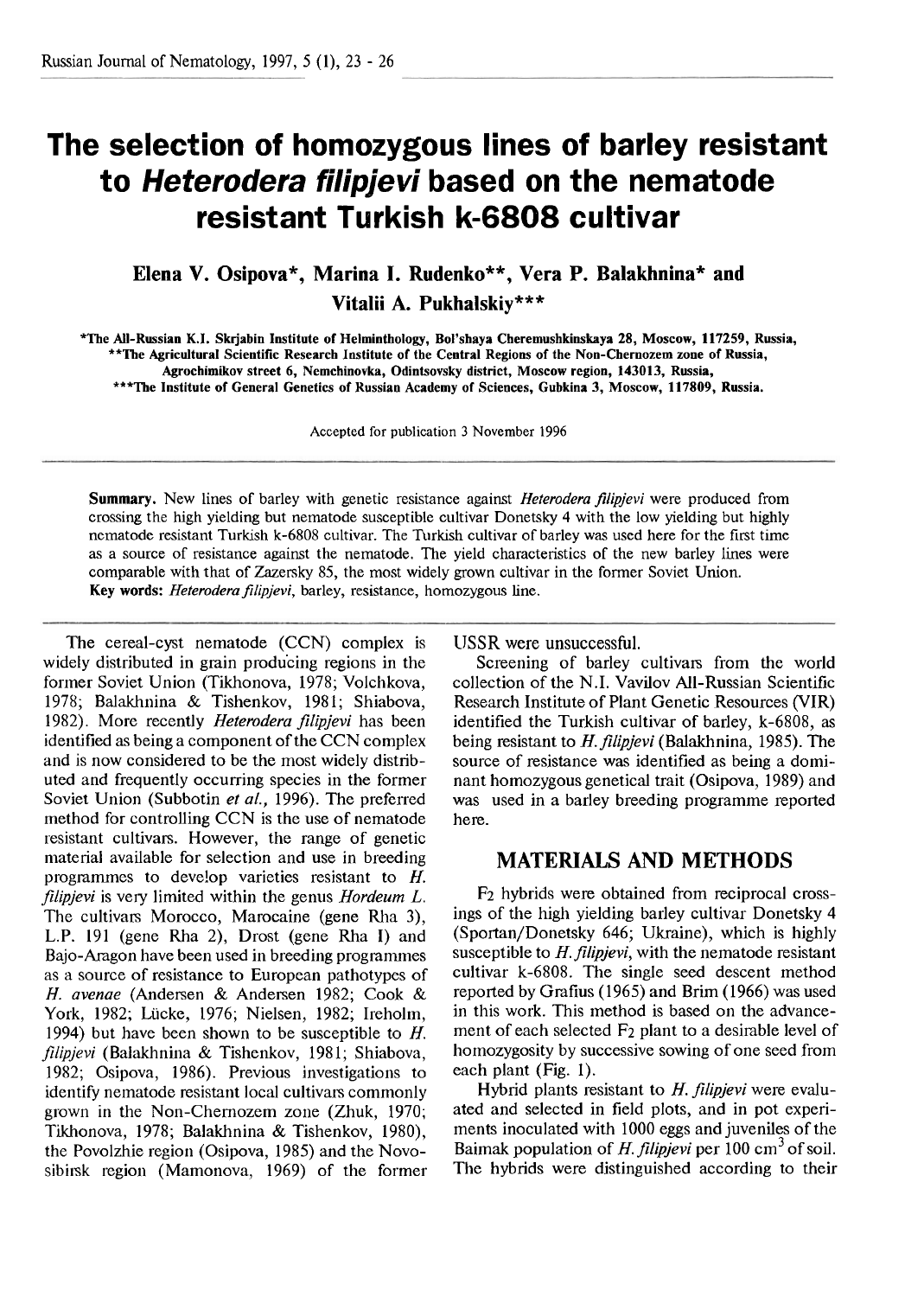

**Fig.** I. Scheme for obtaining homozygous *Heterodera filipjevi* resistant barley lines by the Single Seed Descent method. S- susceptible cultivar, R- resistant cultivar.

resistance against the nematodes, using the method of Balakhnina & Osipova (1988). In this work, we combined random selection for resistance to the nematode among early segregating plants  $(F_2-F_4)$ , because the genetic control of this trait in the donor  $k-6808$  is re-established, with selection in virtually homozygous generations (F<sub>6</sub>-F<sub>9</sub>).

The lines selected from growth and yield experiments were tested in field experiments during 1993-1994 at the plant-breeding station of the Institute of Agriculture of the Non-Chernozem zone of Russia. The evaluation of experimental results on productivity and resistance of the barley lines was based on the methods of variance statistics and genetic analysis of Briggs  $&$  Knowles (1972) and Dospekhov (1985).

## **RESULTS AND DISCUSSION**

The analysis of segregation of  $F<sub>2</sub>$  hybrids tested in plots heavily infected with  $H$ . *filipjevi* provided 265 groups of plants with various degrees of resistance, and this represented about 47% of the total number of hybrid populations. Presumably the resistance is determined in this case by a single pair of genes, as on average 50% of the plants appeared to be heterozygous for resistance to *H. filipjevi* (Table 1). As the possibility of decreased resistance in new "genetic circumstances" for plants (Briggs & Knowles, 1972) could not be excluded, only plants  $viz. F_3-F_4$  hybrids, with a 0-1 level of resistance were selected. In conclusion, the advancement of the hybrid plants was carried out to the almost homozygous generations  $Fs-F9.$ 

In this work, we succeeded in selecting 15 homozygous (non-segregating) nematode resistant barley lines. Preliminary and subsequent tests of these new barley lines in plots with nematodes confirmed their high resistance to  $H$ . filipjevi. Genetic determination of nematode resistance of selected lines and their genotypic equality were apparently confirmed by the high level of homozygosity present in the Fg hybrids.

Growth and yield characteristics of the 15 homozygous lines of barley with genetically determined resistance to  $H$ . *filipjevi* are presented in Table 2. The newly selected lines had larger weights per 100 grains and also increased mean grain weights **as** compared with the standard, high yielding cultivar Zazersky 85. Also, these new lines were comparable with this standard commercial variety in the number of stems per single plant and the total number of grains per plant. The high yielding of the new lines probably results from the use of the cultivar Donetsky 4 in the initial crossings as this variety is a well established donor of dominant genes for high yield chamcteristics (U'in, 1982).

Table 1. Examination of hybrid barley lines (Donetsky 4 x k-6808) for resistance to *Heterodera filipjevi* (Baimak population, 1987-1993).

| Hybrid generation | Total lines tested | Total resistant lines<br>$(0-1)$ | Percentage of resistant<br>lines |
|-------------------|--------------------|----------------------------------|----------------------------------|
| F <sub>2</sub>    | 563                | 265                              | 47                               |
| F٦                | 265                | 96                               | 36                               |
| F4                | 96                 | 33                               | 33                               |
| F5                | 33                 | 28                               | 84                               |
| F6                | 28                 | 22                               | 75                               |
| F7                | 22                 |                                  | 68                               |
| $F_8-F_9$         |                    |                                  | 100                              |
|                   |                    |                                  |                                  |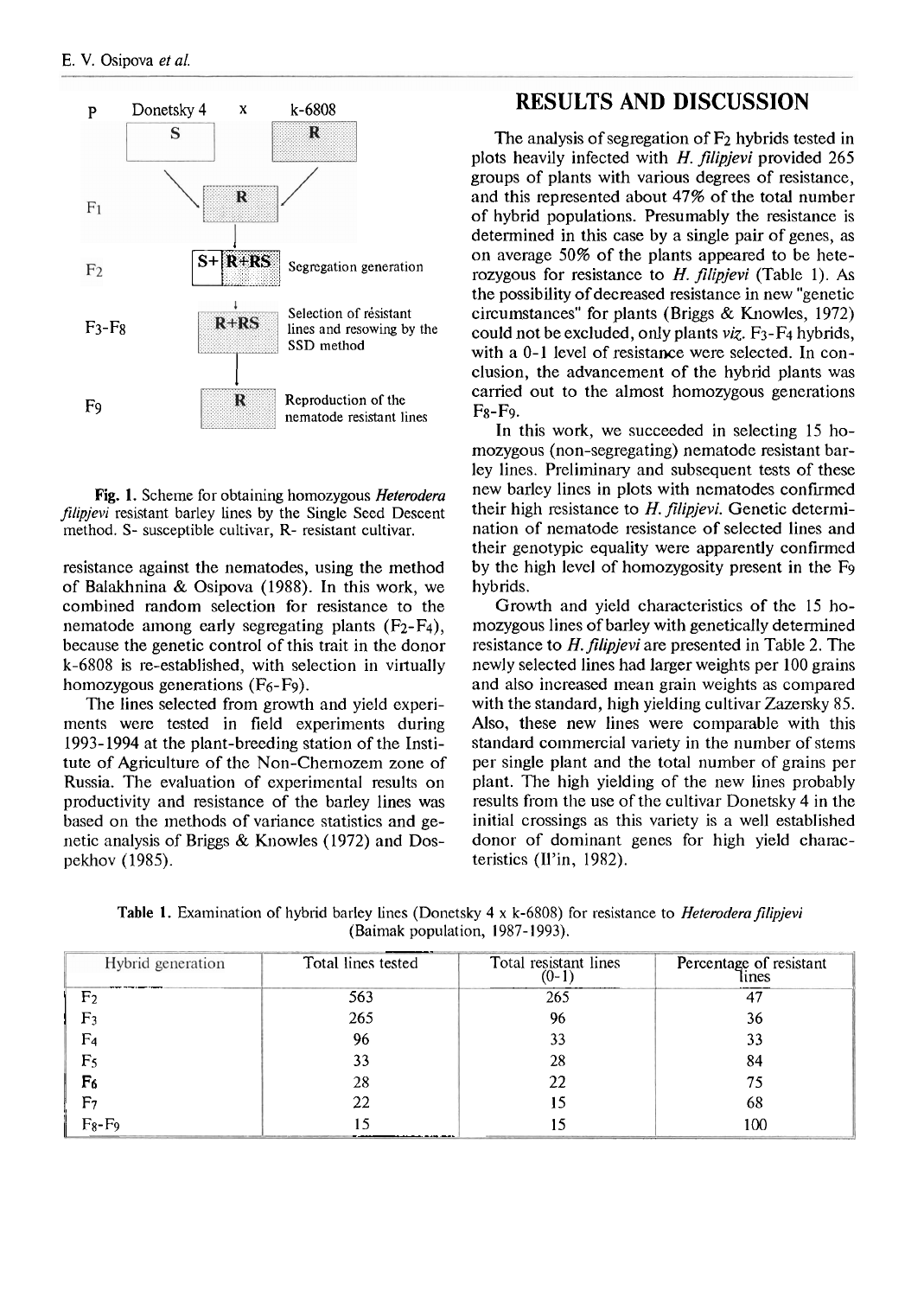| $N^{\circ}$ | Line                      | Plant height (cm) | Productive stems | Grain weight/<br>plant (g) | Grain number/<br>plant | Weight of 100<br>grains(g) |
|-------------|---------------------------|-------------------|------------------|----------------------------|------------------------|----------------------------|
| ı.          | 14                        | 80.0              | 3.8              | 1.85                       | 33.1                   | 5.6                        |
| 2           | 16                        | 60.0              | 3.5              | 2.62                       | 62.4                   | 4.2                        |
| 3           | 32                        | 85.0              | 2.7              | 2.14                       | 41.1                   | 5.2                        |
| 4           | 33                        | 90.0              | 3.5              | 2.50                       | 43.9                   | 5.7                        |
| 5           | 72                        | 95.0              | 1.5              | 2.80                       | 50.0                   | 3.6                        |
| 6           | 77                        | 94.0              | 3.5              | 2.55                       | 42.5                   | 6.0                        |
| 7           | 89                        | 70.0              | 3.2              | 1.95                       | 44.3                   | 4.4                        |
| 8           | 100                       | 88.0              | 1.5              | 0.92                       | 48.8                   | 4.9                        |
| 9           | 121                       | 85.0              | 2.1              | 1.65                       | 44.6                   | 3.7                        |
| 10          | 135                       | 85.0              | 1.2              | 1.85                       | 42.0                   | 4.4                        |
| 11          | 180                       | 75.0              | 3.0              | 1.86                       | 36.5                   | 5.1                        |
| 12          | 188                       | 80.0              | 1.5              | 1.20                       | 25.0                   | 4.8                        |
| 15          | 192                       | 75.0              | 1.2              | 1.14                       | 25.3                   | 4.8                        |
| 13          | 210                       | 70.0              | 2.2              | 2.92                       | 57.3                   | 2.1                        |
| 14          | 216                       | 80.0              | 3.3              | 2.20                       | 42.3                   | 5.2                        |
|             | Zazersky 85               | 68.0              | 2.6              | 1.79                       | 41.9                   | 4.3                        |
|             | Average                   | 80.0              | 2.5              | 1.93                       | 40.7                   | 4.8                        |
| <b>SD</b>   |                           | 9.8               | 0.88             | 0.56                       | 10.7                   | 0.68                       |
|             | Standart error<br>of mean | 2.45              | 0.22             | 0.14                       | 2.67                   | 0.17                       |

Table 2. Productivity of resistant to *Heterodera filipjevi* barley lines (1993-1994).

The collaboration between geneticists and nematologists resulted in the first production of barley lines in Russia that carry a new resistance gene to  $H$ .  $\hat{\mu}$ **lipjevi** with good agronomic characteristics at the level of the highly yielding cultivar Zazersky 85. These new lines provide the basis for the future production of new nematode resistant barley cultivars.

## **REFERENCES**

- **Andersen, S.** & **Andersen, K. 1982.** Suggestions for determination and terminology of pathotypes and genes for resistance in cyst forming nematodes, especially Heterodera avenae. EPPO Bulletin 12: 379-386.
- **Balakhnina, V.P. 1985.** [A method for dry fixation of roots of cereals]. Byulleten' Vsesoyuznogo Instituta Gel'mintologii 41: 88.
- **Balakhnina, V.P.** & **Tishenkov, A.D. 1980.** [Examination of cereal cultivars growing in the Non-Chemozem zone of Russia for the resistance of the cereal cyst nematode]. Byulleten' Vsesoyuznogo Instituta Gel'mintologii 26: 12-25.
- **Balakhnina, V.P. & Tishenkov, A.D. 1981. [A study of the** Baimak strain of the cereal cyst nematode Heterodera avenae Woll. I. In: Pervaja konferenzija **(LX** soveshchanie) po nematodam rastenii, nasekomykh, pochvy i vod. pp. 1 16- 1 17, Tashkent.
- **Balakhnina, V.P.** & **Osipova, E.V. 1988. [A** method for evaluating of cereal genofond for resistance to the ce-

real cyst nematode]. In: Metodicheskie rekomendatsii po provedeniyu issledovanii v fitogel 'mintologii. pp. 3 -6. Moscow.

- **Briggs, F.N** & **Knowles, P.F. 1972.** Introduction to Plant Breeding. New York, Reinhold Publishing Corporation. 402 pp.
- **Brim, C.A. 1966. A** modified pedigree method of selection in soybeans. Crop Science 6: 220.
- **Cook,** R. & **York, P. 1982.** Resistance of cereals to Heterodera avenae: methods of investigation, sources and inheritance of resistance. EPPO Bulletin 12: 423-434.
- **Dospekhov, B.A. 1985.** [Methods for Field Experiments]. Moscow, Agropromizdat. 351 pp.
- **Win, A.B. 1982.** [New direction in barley selection]. In: Selektsija polevykh cultur na Yugo-Vostoke]. pp. 106-1 12. Saratov.
- **Ireholm, A. 1994.** Characterization of pathotypes of cereal cyst nematodes Heterodera spp., in Sweden. Nematologica 40: 399-411.
- **Grafius,** J.E. **1965.** Short cuts in plant breeding. Crop Science 5: 377.
- **Liicke,** E. **1976.** Pathotypen-Untersuchungen mit Heterodera avenae - populationen (1966-1975). Zeitschrift fir Pflanzenkrankheiten und Pfanzenschutz 83: 647- 656.
- **Marnonova, Z.M. 1969.** [The cereal cyst nematode and its control]. Trudy Bashkirskogo NIISKH 3: 418-420.
- Nielsen, C.H. 1982. Heredity of *Heterodera avenae* resistance originating from two barley cultivars and one